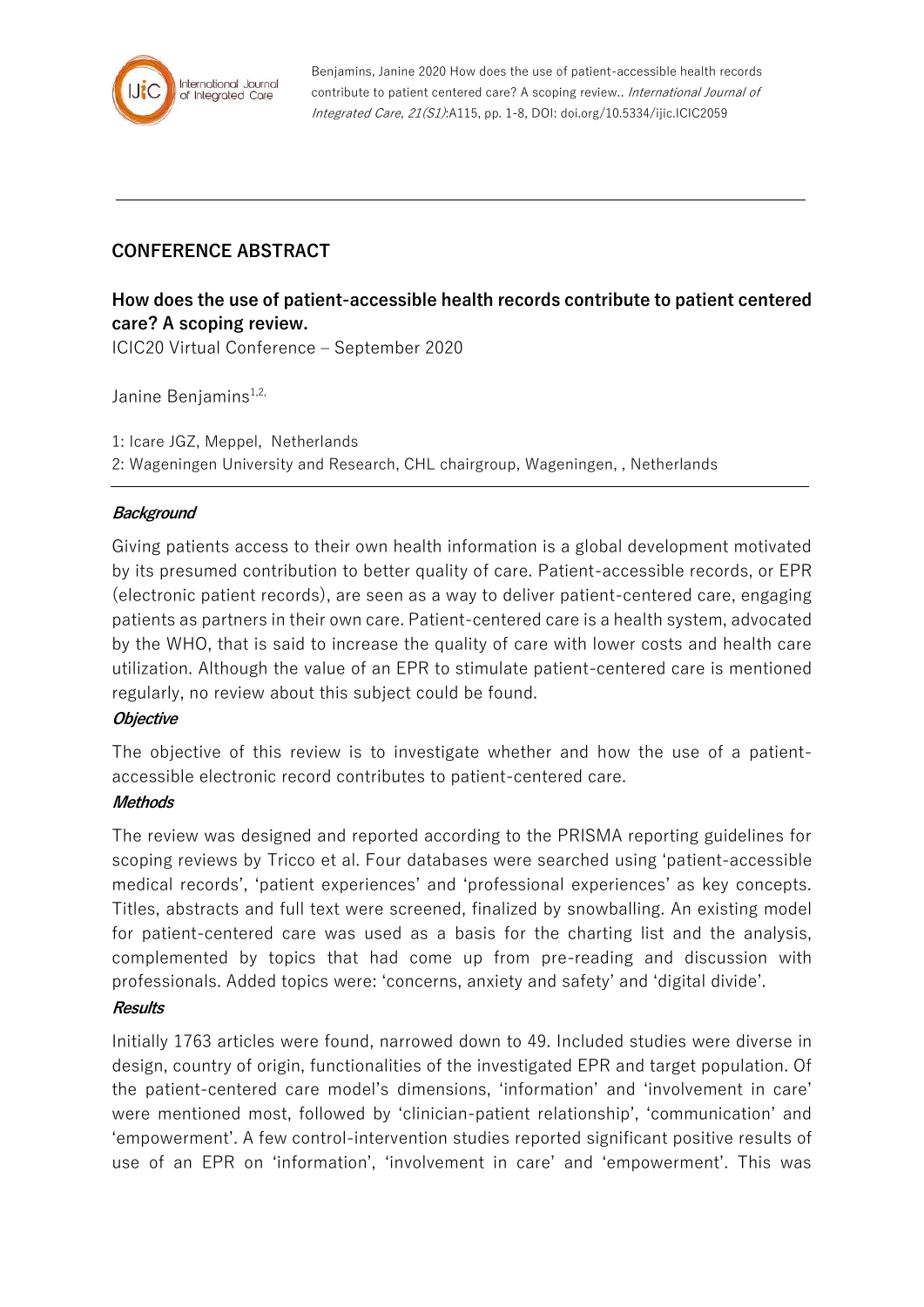strengthened by positive findings in descriptive studies. Especially in mental healthcare, some professionals felt the need to report differently in a patient-accessible record, to protect the 'patient-clinician relationship'. Professional's concerns about unnecessarily worried patients, information safety and extra time investment were not met. There appeared to be a digital divide in access to and use of patient-accessible records, but the impact of using an EPR was evaluated more positively in disadvantaged groups.

## **Conclusion**

There is support for the assumption that patient-accessible records contribute to more patient-centered care. The outcomes most strongly support a positive influence on information and involvement of care, followed by communication, relationship and empowerment. Concerns about harm to therapeutic relationships seem to be based on different views on equity in the doctor-patient relationship and emphasizes the importance of embracing the principles of patient-centered care.

## **Lessons Learned**

1. To profit fully from patient-accessible records the principles of patient-centered care should be embraced. 2. To prevent a digital divide, EPR's should be easily accessible and patient-friendly in use.

## **Limitatons**

1. All studies were based on experiences of voluntary users of an EPR, speaking the native language well, possibly resulting in bias. 2. There were no studies among adolescents. **Suggestions For Future Research**

Further research needs to be done to determine whether these findings also apply for adolescents.